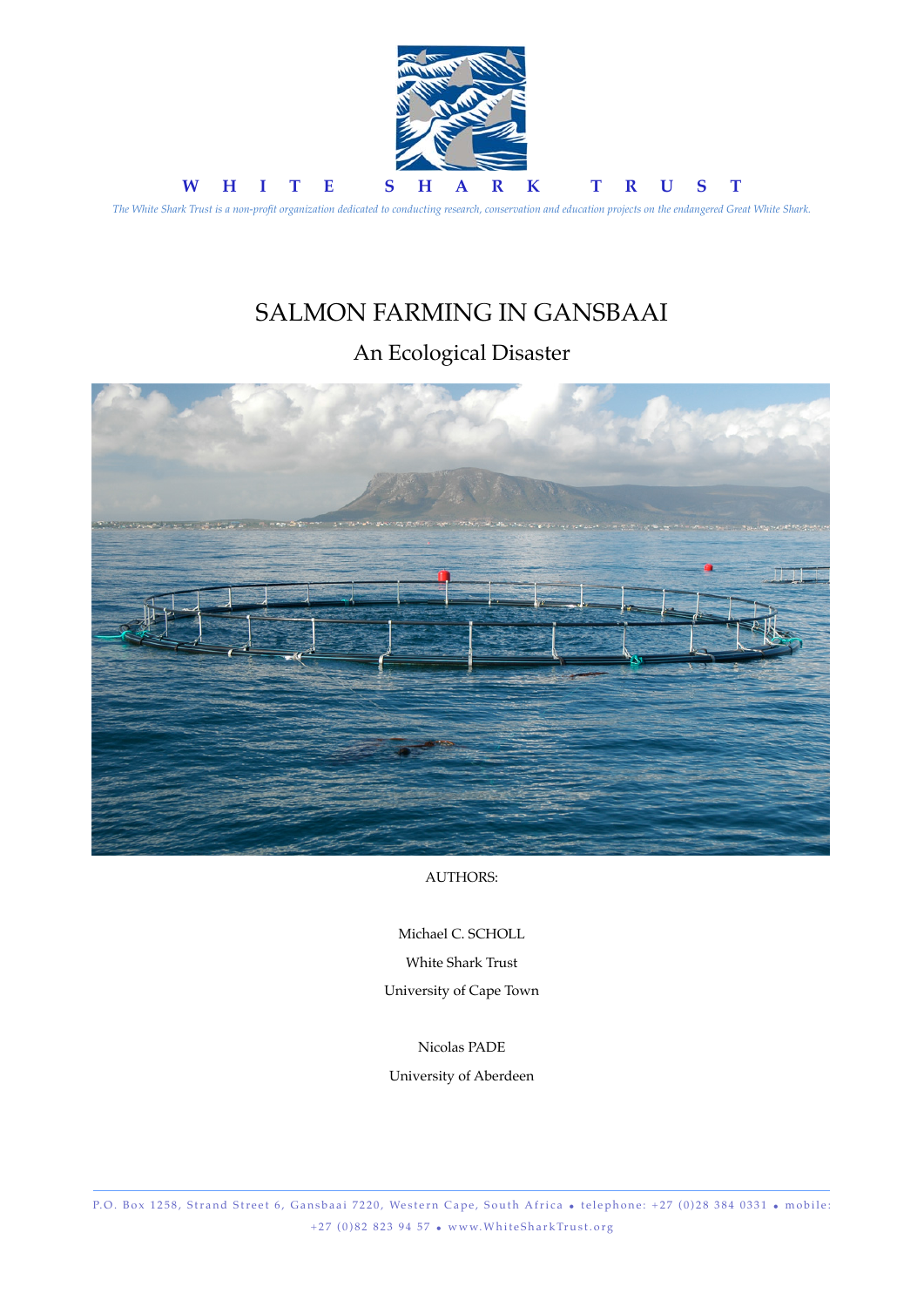## **Table of Content**

| Introduction                                        | $\mathbf 2$    |
|-----------------------------------------------------|----------------|
| Environmental issues associated with salmon farming | 3              |
| Aquaculture                                         | $\mathfrak{Z}$ |
| <b>Biological pollution</b>                         | $\mathfrak{Z}$ |
| Location                                            | 3              |
| Fish species                                        | 3              |
| Pollution:                                          | 4              |
| Antibiotic                                          | 4              |
| Pharmaceuticals                                     | 4              |
| Pesticides                                          | 4              |
| <b>Biological</b> waste                             | $\overline{4}$ |
| Parasites                                           | 5              |
| Salmon diseases                                     | 5              |
| Human diseases                                      | 5              |
| Implications for local established fisheries        | 5              |
| Local line fishery                                  | 5              |
| Overfishing                                         | 6              |
| Perlemoen aquaculture                               | 6              |
| Shellfish                                           | 6              |
| Disease                                             | 6              |
| Endangering local endangered and protected wildlife | 6              |
| Sharks                                              | 6              |
| Marine mammals                                      | 7              |
| Sea Birds                                           | 7              |
| Persecution of wild predators                       | 7              |
| Conclusion                                          | 9              |
| Main concerns                                       | 9              |
| Contacts                                            | 10             |
| References                                          | 11             |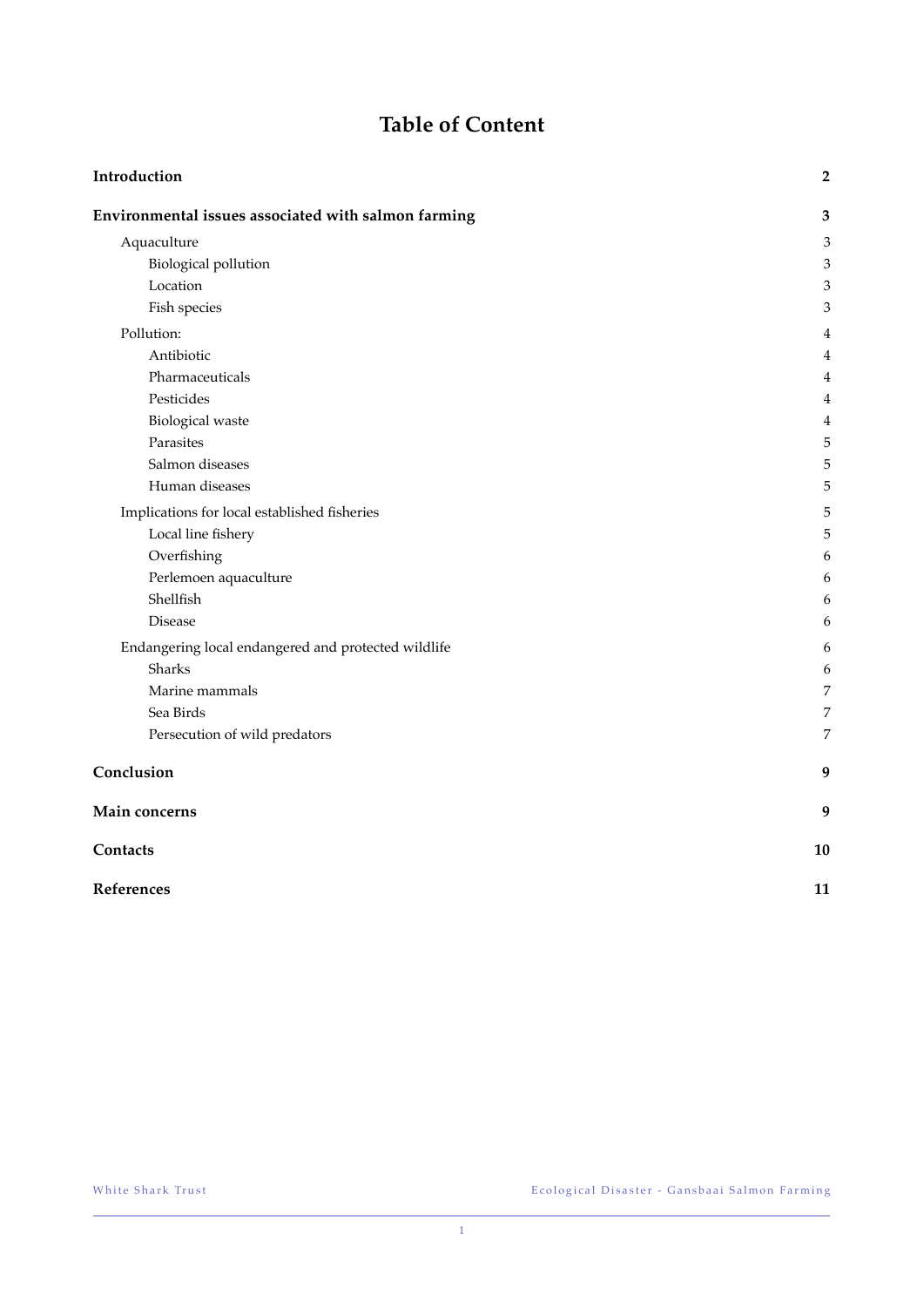### **Introduction**

Salmon farming is a relatively new industry that has emerged in the last 30-40 years. It arose in response to a growing demand for luxury fish that could no longer be satisfied by a decreasing fishery. In countries such as Scotland, the industry has grown to become a vital resource of employment for fragile rural economics and produced about 130,000 tons of salmon in 2000 (*Rae, 2002*). Today, nearly one third of the fish and shellfish products commercially available worldwide come from aquaculture (*FAO The State of World Fisheries and Aquaculture, 1998, Fisheries Department, Food and Agriculture Organization, Rome, 128pp.*).

Aquaculture, and particularly salmon farming, has been a hot topic in many countries on numerous occasions, and usually it is not in a positive light. Though aquaculture is a highly lucrative industry, which provides people with employment and potential for improvements of living conditions, it is a relatively new industry that still has a large amount of flaws and short-comings that have yet to be resolved. Thus, the salmon industry poses a severe risk to the environment and has in many areas had a severe impact on local flora and fauna (*Crawford et al., 2001*)

In August 2002, a license for a salmon farm pilot project was issued by Marine and Coastal Management (MCM) to the Norwegian Aquaculture giant Salmon Salar. The pilot farm was to be set up in the small fishing village, Gansbaai, about 190 km south east of Cape Town. Gansbaai is home to the extremely lucrative shark cage diving industry, as well as being renowned for the excellent whale watching possibilities.

When enquiries about the license issuing and a request to review the Environmental Impact Assessment (EIA) were made with MCM, it became apparent that none had been made for this project. In light of this, this paper was written in order to highlight some of the major environmental problems associated with salmon farming and the potential impact that such an installation could have on the local wildlife (much of which is already endangered), but also to the local community and economy. All aspects, environmental as well as anthropogenic are outlined below.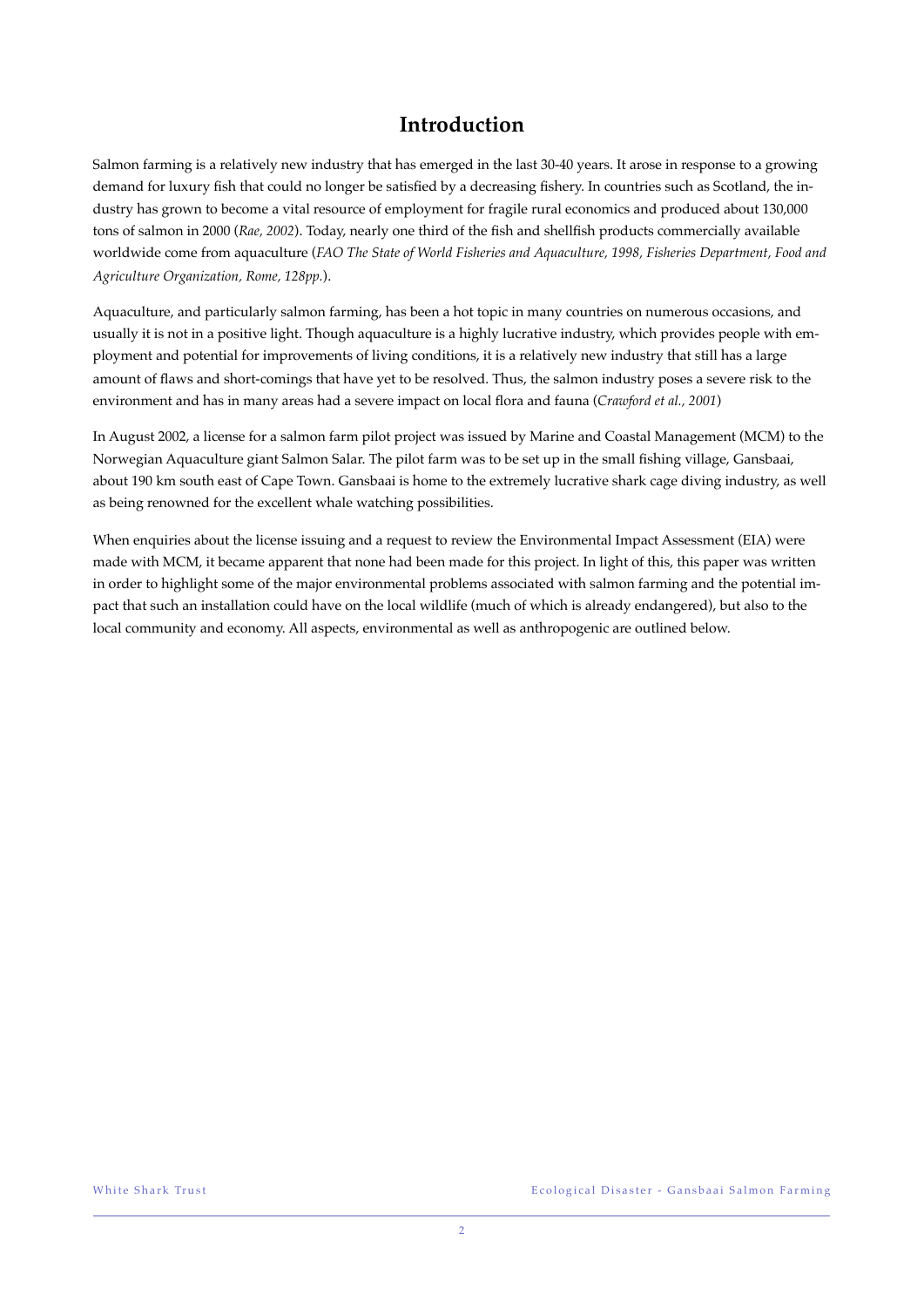### **Environmental issues associated with salmon farming**

#### **1. Aquaculture**

#### **1.1. Biological pollution**

Salmon is an alien fish to South African waters. Biological pollutants result from the introduction of nonindigenous or alien species into an ecosystem where they were previously absent. Their introduction can have potentially severe consequences for the local wildlife by competing with and/or consuming native species, and adding alien pathogens and parasites to the environment (Noakes *et al*., 2000). This pollution is often referred to as '*smart pollution'*: alien species may reproduce and spread, whereas chemical pollution cannot proliferate and dissipates over time. Many examples of alien species introduction exist (e.g. zebra mussel). Large numbers of salmon escape from the ocean nets for several reasons:

- 1.1.1. Damage to their holding pens due to storms or predators, improper upkeep of nets, accidents during transportation, etc.
- 1.1.2. Farmed fish may be lost through '*leakage*' (frequent small-scale escapes which go unnoticed) and '*escape events*' leading to massive numbers of escaped salmon into the ecosystem.

Escapes are unavoidable in open-water pens. Existing estimates of escaped salmon must be regarded as conservative as most legislation does not require farmers to report the escape of farmed salmon. Moreover, during the past decade, aquaculturists have introduced genes from other fish species into new breeds of farmed fish to increase temperature tolerance, growth, feed efficiency and disease resistance. Therefore these transgenic fish have a better chance of surviving in our waters.

#### **1.2. Location**

The fish pens will be situated about 1.5 kilometres south of the Kleinbaai slipway, between Danger Point and Dyer Island by 30-35 meters depth.

- 1.2.1. Proximity to Dyer Island and Geyser Rock: Permanent home to breeding colonies of Cape Fur Seals and many sea birds;
- 1.2.2. Centered along the migration route and breeding area of Southern Right Whales;
- 1.2.3. Proximity to the highest density area of Great White Sharks worldwide;
- 1.2.4. Lack of protection for the fish pens against natural element: strong and long-lasting north-westerly winter storm are usually succeeded by high south-westerly seas, which will affect, and possibly destroy the fish pens leading to an increase in Salmon escapees;
- 1.2.5. The fish pens have been permanently anchored to the sea floor, which will prevent fallowing (i.e. rotation of the fish pens around a dedicated farm area to allow the sediments underneath to recover from build-up of farm waste deposits).

#### **1.3. Fish species**

Farming carnivorous species of fish has a direct impact on the fisheries. Farmed fish require a protein-rich and high-energy diet, which is provided by commercial fisheries of wild fish, such as anchovies, sardine and mackerel, species, which in many places represent important sources of protein for poor people. Much of the protein in fish feed is coming from fishmeal and the fat from fish oil. In February 2003, the World Wildlife Foundation (WWF) made the following statement: 'Without reform, this fast growing industry could be consuming all the world's fish oil and half of its fish meal by 2010, up from 70% fish oil and 34% fish meal now.' The farming of predatory fish is only increasing the already existing commercial fishing pressure (Naylor *et al*, 2001). To produce one kilogram of farmed salmon, 2-5 kilograms of wild caught fish is required (Tacon,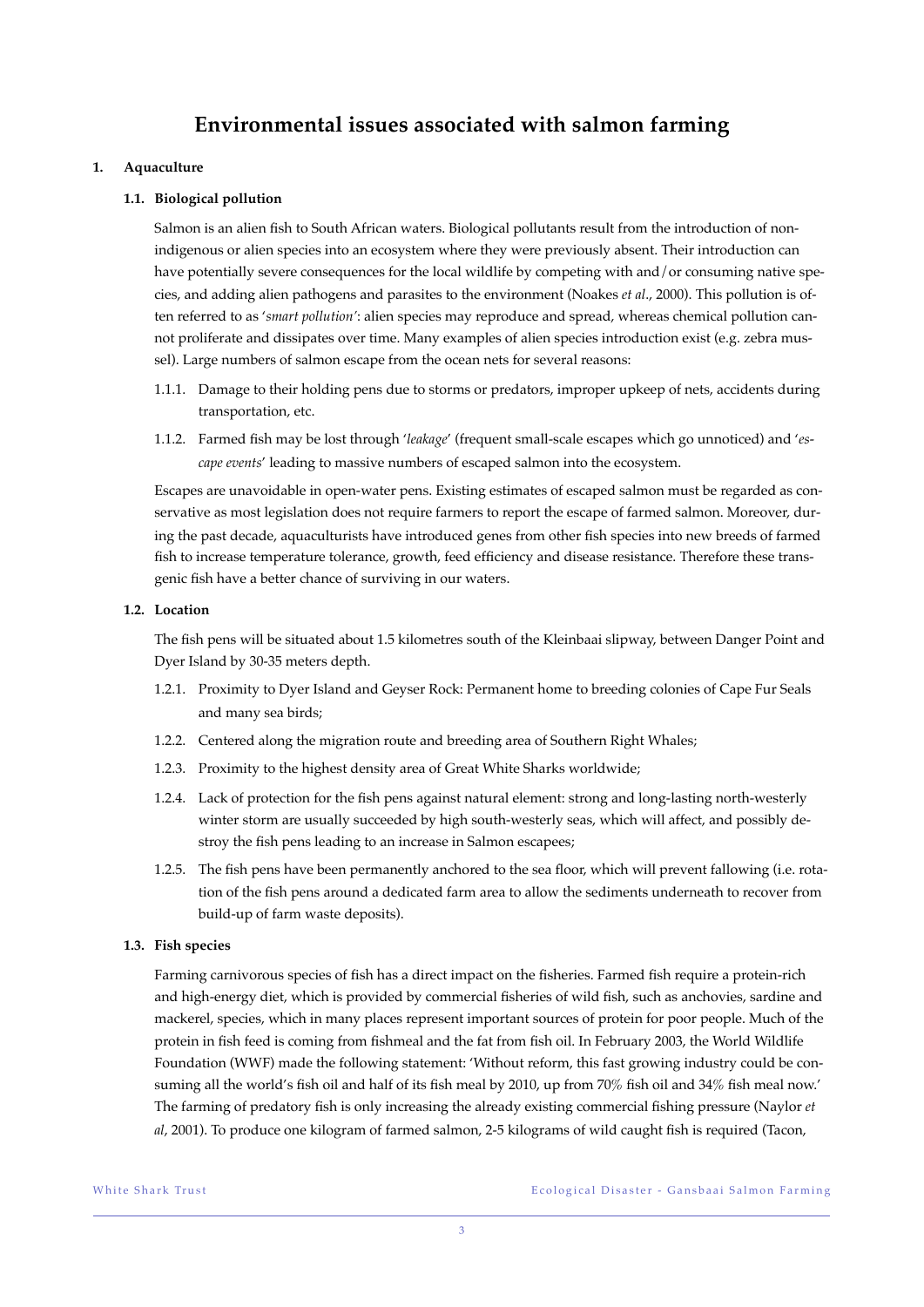1996), resulting in a net loss of protein in the marine ecosystem as a whole and decreasing the amount of fish potentially available for human consumption.

#### **2. Pollution:**

Fish faeces, diverse drugs and nutrients from uneaten food are released directly into the water with dire consequences for the local ecosystem. These pollutants are assimilated by local wildlife, the seabed and drift in the current, potentially affecting a much larger area. The areas surrounding the salmon cages suffer badly and assessment of the environmental impact of salmon farms clearly showed changes in levels of organic enrichment, cover of the algae *Beggiatoa*, sediment colour, and change in the abundance of flora and fauna (Crawford *et al*. 2001).

The crowded conditions within the fish pens allows for pathogenic organisms occurring at low levels in the wild to grow to epidemic proportions. This threat is countered by salmon farmers using antibiotics, vaccines and other chemicals mixed in the fish feed or released directly into the pens. The impact extent and degree of these agents on the local marine life and human health are at present mostly unknown. Diseases and parasites not only kill thousands of farmed salmon every year, but may also be transferred to wild fish populations.

#### **2.1. Antibiotic**

Antibiotics are widely used in fish farming and enter the surrounding water both directly through uneaten fish feed and indirectly through faeces. These may then accumulate in the sediments beneath the fish pens and persist for several months. The key concerns with the use of antibiotics are the development of resistance to antibiotics and the presence and accumulation of antibiotics in farmed fish, as well as in wild fish and shellfish harvested from areas surrounding the fish farm. Furthermore, similar antibiotics are used in fish farms and for the treatment of human diseases and infections, causing the effectiveness of antibiotics to potentially decrease. General antibiotic resistance of pathogens may increase, leading to increased health risk to people who eat a high fish protein diet. At some locations between 50-100% of the bacteria beneath pens has become antibiotic resistant (Torvik *et al*., 1988).

#### **2.2. Pharmaceuticals**

Growth hormones for example are used in fish farms to save time in producing large fish. These hormones remain in the flesh of commercially available salmon on the market, with direct effects on humans. Another example is the use of artificial colorants (e.g. *canthaxanthin* or *astaxanthin*), which is included in the fish feed of farmed salmon to alter the colour of the flesh, since farmed salmon normally is of a pale and unappealing colour to consumers.

#### **2.3. Pesticides**

Nowadays, pesticides (e.g. organo-phosphorous insecticides and neuro-toxic drugs like *Ivermectin* to treat sea lice) are not usually applied directly into the fishnets in open water, but the fish are rather 'bathed' out of the nets. However, no information is currently available for the intended procedure at the planned Kleinbaai pilot farm.

#### **2.4. Biological waste**

Uneaten and drifting fish feed: A estimated 5-20% of feed used at salmon farms enters the surrounding environment uneaten. Feed also enters the environment as faeces from salmon. The unconsumed fish feed and the high concentrations of animal waste products (e.g. ammonium) in the form of faeces, which often include chemicals and other agents, can lead to:

- 2.4.1. Toxic algal blooms (*Lyngbya* and *Pfiestera*);
- 2.4.2. Eutrophication of the sea floor;
- 2.4.3. Lowering oxygen levels.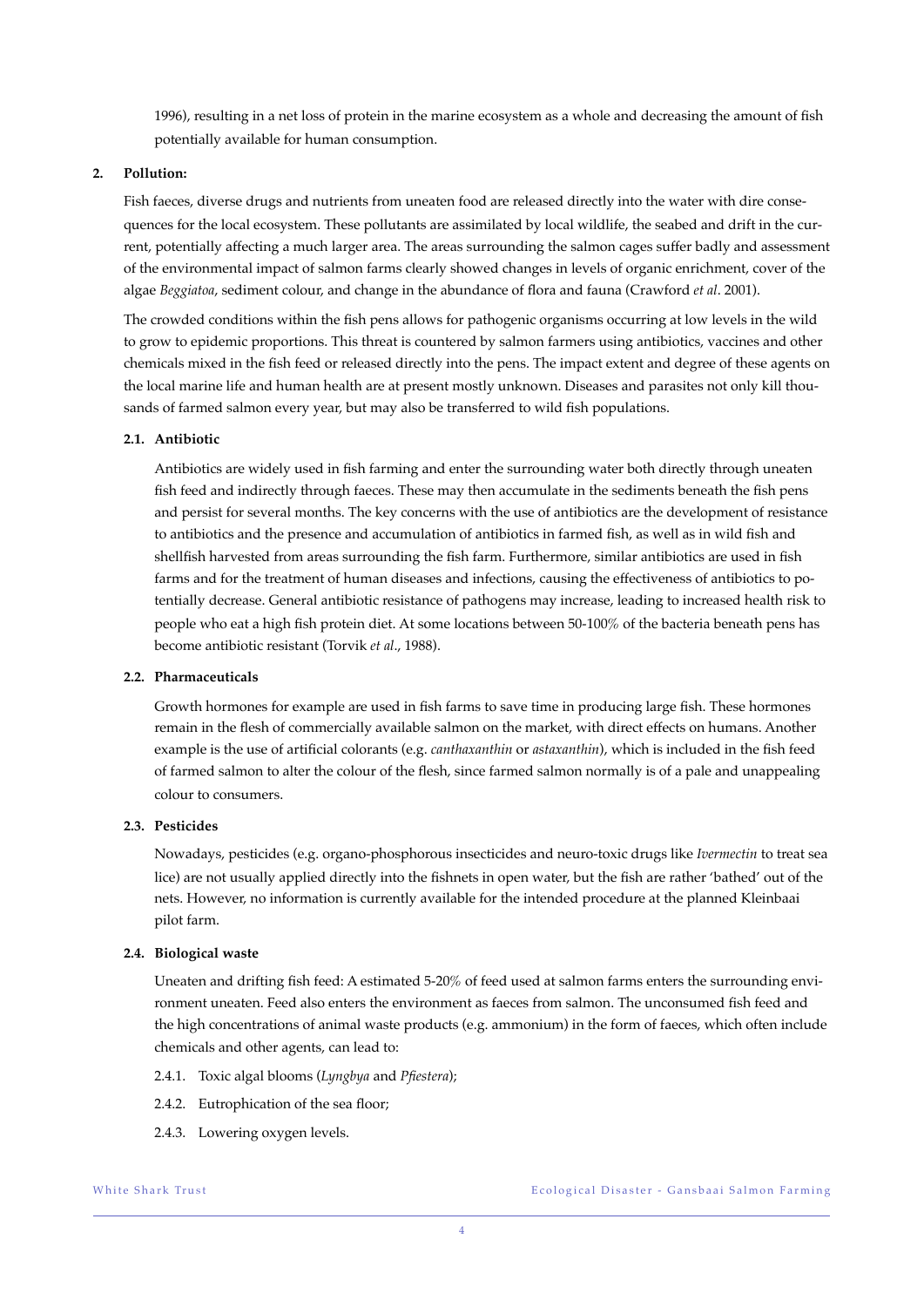These impacts lead to a massive decrease in biodiversity underneath and in proximity to the salmon nets, as well as a considerable loss of habitat (Crawford *et al*., 2001). They also represent a major threat to the endangered Abalone, both wild and farmed.

#### **2.5. Parasites**

The sea louse, *Lepeoptheirus salmonis*, is a major health problem for both farmed and wild salmonids. Sea lice occur naturally in wild population, but usually only in small numbers. However, these ectoparasites are thriving in the salmon farms (Bjørn & Finstad, 2002). Thus salmon farms can act as a massive breeding ground that spreads to the wild populations of various species of fish. The two major parasites that are a problem in salmon farming are:

- 2.5.1. External parasite: e.g. Sea lice *Lepeophtheirus salmonis*
- 2.5.2. Internal parasite: e.g. *Parvicapsula minibircornis*

#### **2.6. Salmon diseases**

Bacterial, viral and fungal diseases can infect farmed salmon. Monoculture is a hotbed for disease due to the high density of animals. High salmon densities, high parasite burdens, and related stress levels in nets can make farmed salmon even more susceptible to outbreaks of the following natural diseases:

- 2.6.1. Infectious Salmon Anaemia (ISA);
- 2.6.2. Infectious Hematopoietic Necrosis (IHN);
- 2.6.3. Viral Haemorrhagic Septicemia (VHS);
- 2.6.4. Furunculosis;
- 2.6.5. Bacterial Kidney disease (BKD);
- 2.6.6. Enteric Redmouth disease (ERM);
- 2.6.7. Coldwater disease caused by a bacterium;
- 2.6.8. Vibriosis;
- 2.6.9. Infectious Pancreatic Necrosis (IPN);
- 2.6.10. Salmon Swimbladder Sarcoma virus (SSSV).

#### **2.7. Human diseases**

The parasites and other pathogens from the aquaculture complex may also spread to other species (e.g. crayfish, abalone, periwinkle, mussels, e.t.c.). Some of the diseases that can be provoked can also be harmful to humans, e.g.:

- 2.7.1. ASP (Amnesiac Shellfish Poisoning)
- 2.7.2. DSP (Diarrhetic Shellfish Poisoning)
- 2.7.3. ISA (Infectious Salmon Anaemia)

#### **3. Implications for local established fisheries**

It is possible that the salmon farms may also have an impact on the local fishery in that it will reduce the amount of fish that can be caught.

#### **3.1. Local line fishery**

- 3.1.1. No fishing within a certain distance from the Salmon pens would reduce potential fishing area;
- 3.1.2. Potential disappearance / competition of local fish species due to direct competition from Salmon escapees, leading to reduced numbers of fish available to the fishery.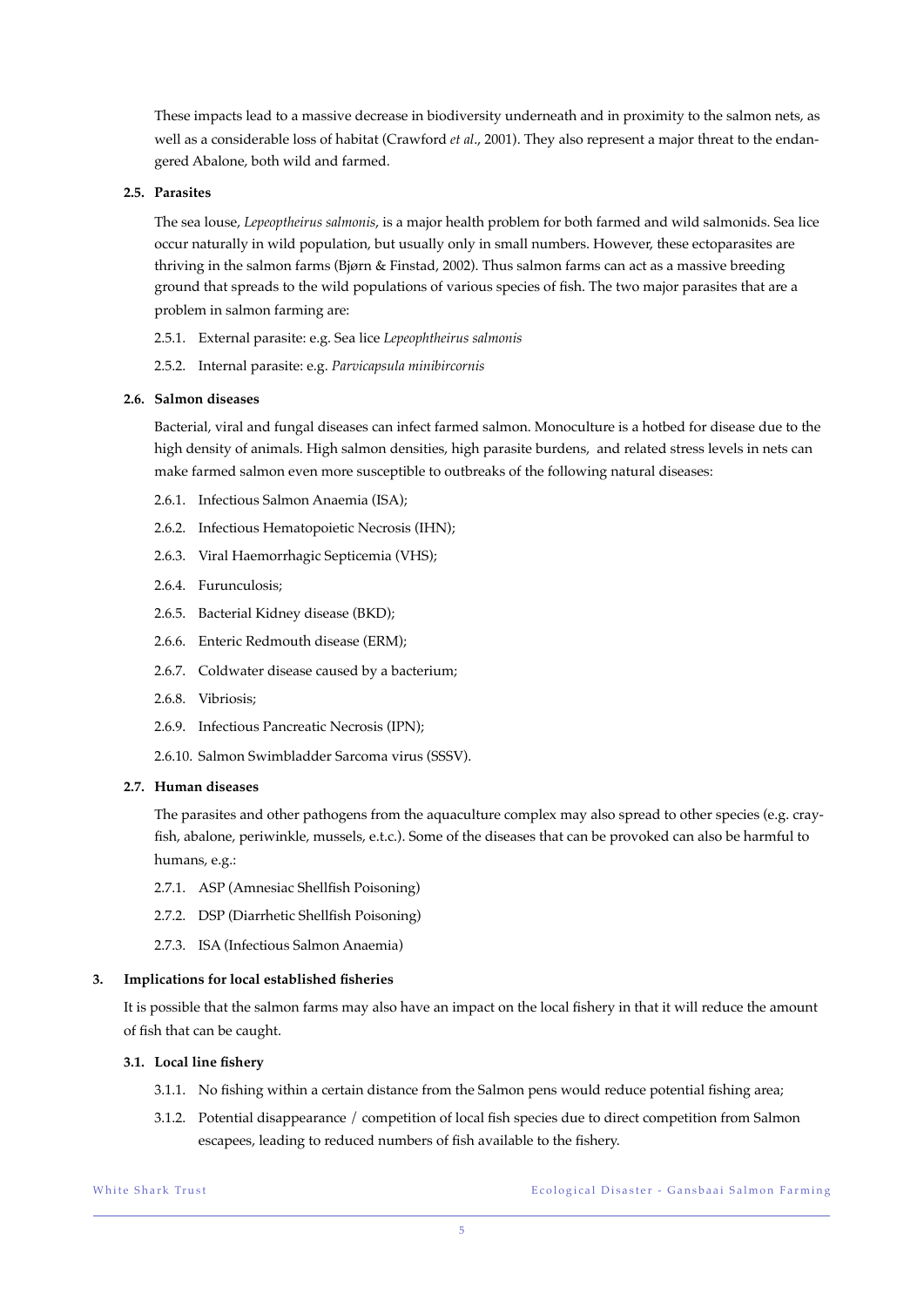#### **3.2. Overfishing**

Refer to paragraph 1.3. It is, however, unlikely that the locally caught fish will be used to feed the farmed fish.

#### **3.3. Perlemoen aquaculture**

The I&J Abalone farm at Danger Point is pumping water from the ocean. This water may contain, depending on the current direction and strength, chemicals, pathogens, and/or parasites from the salmon farm directly affecting or destroying their own production.

#### **3.4. Shellfish**

The commercial crayfish and perlemoen fisheries may be directly affected by the by-products of the salmon farm. Eutrophication of the sea floor and associated shellfish diseases may destroy local stocks and / or markets.

#### **3.5. Disease**

Refer to paragraph 2.6. and 2.7. If disease becomes a major problem at the salmon farm, the epidemic may spread to the wild populations, which will diminish the populations, thus leaving fewer fish for the local fishermen.

#### **4. Endangering local endangered and protected wildlife**

Marine life, such as sharks, whales, seals, dolphins and birds, are killed, wounded and harassed by ocean fish pens: entanglements in salmon nets, anti-predatory nets and fish feed nets, as well as by salmon farmers using guns and acoustic deterrent devices to protect their fish. The marine ecosystem along the Overberg coastline is unique through its diversity and complexity, and is a major tourism attraction.

#### **4.1. Sharks**

Sharks have very good senses, and there is little doubt that the white sharks in Haibaai, Geelbekgat, Dyer Island and Holbaai will become aware of the presence of hundreds of salmon very quickly. Cages may therefore act as fish aggregation devices. The bay from Danger Point to Quoin Point, including Dyer Island, is 'home' to probably the largest population of transient great white sharks (*Carcharodon carcharias*) worldwide. Research in the area has shown that over a thousand different White Sharks have visited the area from 1998 through 2004, and some of them visit the area on a regular basis (Scholl, unpublished data). White sharks have been protected in South Africa since 1991 and listed as vulnerable on the IUCN Red List and on Appendix II of the CITES convention. In Australia, over a five year period, nine white shark captures by the tuna farming industry have been confirmed: in six of these cases the shark was killed, while in three cases the shark was already dead (A. De Maddalena, personal communication). Another potential impact is ecological: salmon pens may affect the sharks by disturbing their normal behaviour. Sharks may spend a lot of time around the pens instead of hunting their usual preys, and they may be attracted to the area when they normally would not. Furthermore there is the danger of the sharks becoming trapped or entangled in the nets. In addition, it may lead to illegal persecution of the endangered great white shark.

Examples from the Port Lincoln Times in South Australia:

- In June 2001, several white sharks were spotted swimming around tuna farms ('Farm shark warning' by Stan Gorton, on Thursday, 28 June 2001, 'Sharks attract researchers' by Stan Gorton on Tuesday, 3 July 2001 and 'Shark sightings draw tourists' by Grant Sherlock, Thursday, 9 August 2001);
- In October 2002, tuna farmers kill a white shark swimming in the pens ('Local Officers kill shark farmers praised' by Stan Gorton on Tuesday, 12 November 2002);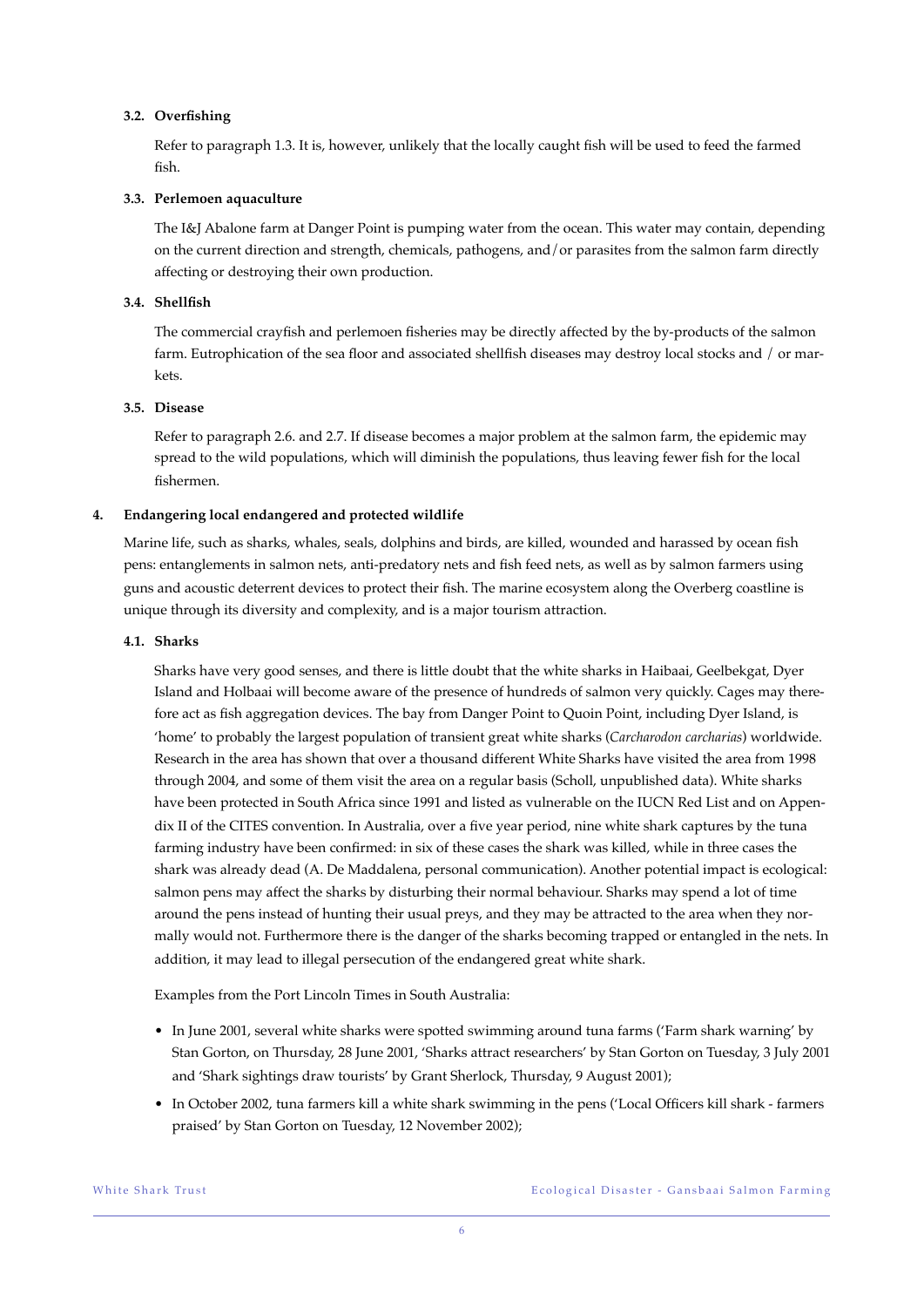- During 2003, four white sharks were found trapped in tuna cages, of which one was shot and another died of stress related causes, while the two other sharks were released. ('Shark quietly slips away...' by Stan Gorton on Thursday, 26 June 2003, 'Shark released from tuna farm' by Stan Gorton on Thursday, 4 September 2003 and 'Shark examined' by Stan Gorton on Tuesday, 4 February 2003);
- In April 2003, 13'000 Yellow Tail Kingfish escaped from a farm in Arno Bay, South Australia, after a shark attacked the cages and damaged the nets (Hunt, Inquiry into the kingfish great escape, The Advertiser, 9 April 2003);

Without a doubt, great white sharks will be attracted to the salmon pens once operational. These sharks may then break or damage the nets, get entangled, or killed by fish farmers.

#### **4.2. Marine mammals**

Evidence suggests that the pollution from ocean cage fish farms can cause harm to cetacean (whales, dolphins and porpoises) populations, and as a result, cetaceans, inhabiting areas in close proximity to sea cage fish farms, have higher incidences of skin disease, and higher levels of toxic burden. The research also suggests (*http://www.raincoastresearch.org/home.htm*) that the mortality rate of firstborn calves is significantly higher. This is of even greater concern in this area due to the fact that the southern right whales give birth here.

The following cetaceans occur in the concerned area:

- 4.2.1. Cape fur seal *Arctocephalus pusillus pusillus* (Protected in South Africa Sea Birds and Seals Protection Act of 1973 affords complete protection but allows the government to grant permits to kill fur seals at specific colonies - CITES Appendix II) - Geyser Rock is home to a permanent 40-60'000 Cape fur seal colony;
- 4.2.2. Southern right whale *Eubalaena australis* (CITES Appendix I) Walker Bay and the proposed salmon farming region is the resting and reproduction area for these whales from May / June through November / December every year;
- 4.2.3. Bottlenose dolphins *Tursiops truncatus*(CITES Appendix II);
- 4.2.4. Common dolphins *Delphinus delphis* (CITES Appendix II);
- 4.2.5. Indo-Pacific humpbacked dolphins *Sousa chinensis* (CITES Appendix I);
- 4.2.6. Dusky dolphins *Lagenorhynchus obscurus* (CITES Appendix II);
- 4.2.7. Humpback whale *Megaptera novaeangliae* (CITES Appendix I);
- 4.2.8. Bryde's whale *Balaenoptera edeni* (CITES Appendix I).

#### **4.3. Sea Birds**

Dyer Island is a Cape Nature Conservation island for about 36 species of sea birds, among which several are endangered and protected bird species: African or jackass penguins (*Spheniscus demersus*), Cape (*Phalacrocorax capensis*) and whitebreasted cormorants (*Phalacrocorax carbo*), Cape gannets (*Morus capensis*), white chinned petrels (*Procellaria aequinoctialis*), Arctic (*Sterna paradisaea*) and Antarctic (*Sterna vttata*) terns, kelp gulls (*Larus dominicanus*), etc.

#### **4.4. Persecution of wild predators**

Salmon farms represent an ideal target for marine mammals, sharks and sea birds in search of an easy meal. Several measures have been developed by fish farmers to prevent predators from preying upon farmed salmon, damaging nets and releasing salmon: e.g. anti-predator nets surrounding fish farms. Both fish pen nets and anti-predator nets can entangle and drown wild animals. Farmers may also use acoustic devices emitting high-powered sounds underwater that deter seals. These devices have led to the withdrawal of resident populations of dolphins and whales in certain areas as these sounds may be painful to these animals.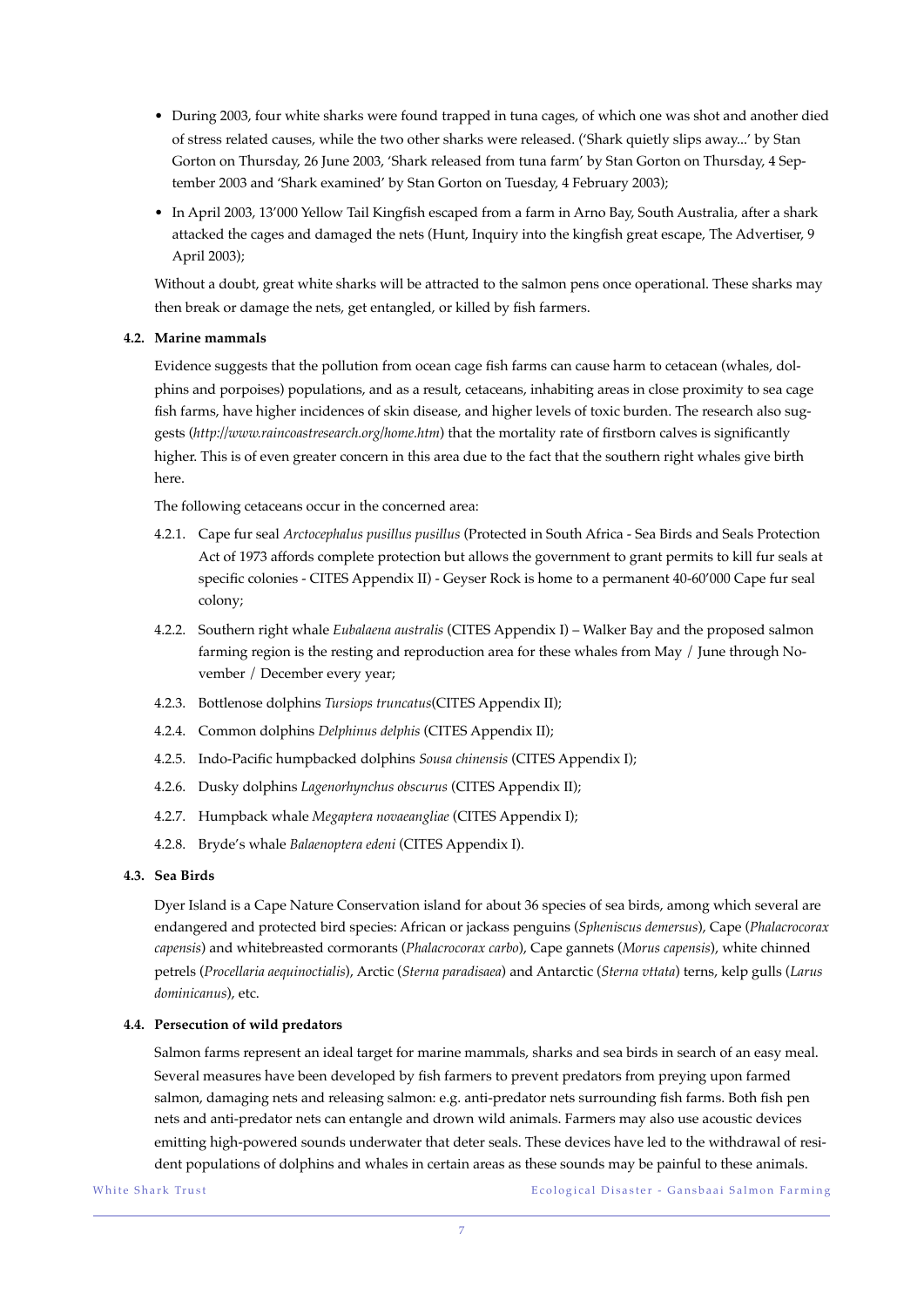When these techniques fail to deter predators like cetaceans, sharks or birds, fish farmers may take matters into their own hands and eliminate them using:

- 4.4.1. Firearms
- 4.4.2. Poison
- 4.4.3. Underwater sound production:
	- 4.4.3.1. Firecrackers
	- 4.4.3.2. Acoustic Deterrent Devices (ADDs)
	- 4.4.3.3. Acoustic Harassment Devices (AHDs). AHD's have been shown to actually exclude animals from their habitat (Johnston, 2002), so it is possible that the effects of such a device installed on the farm would have dire consequences for the Geyser Rock Cape Fur Seal colony
	- 4.4.3.4. Playing killer whale (*Orcinus orca*) vocalizations

However, there is also the problem with illegal, or unauthorized, persecution of the wild animals by the salmon farm installation personnel. There are no official numbers for how many animals are entangled and killed accidentally in the salmon farm as these incidents are not required to be reported. However, a study done in British Columbia, Canada, showed that over a 4 year period 431 harbour seals, 38 sea otters, 29 sea lions, one harbour porpoise (*Phocoen phocoen*), 16 herons, and one osprey (*Pandion haliaetus*) were killed (Würsig and Gailey, 2002). There have also been reports of bottlenose and common dolphins getting entangled in salmon farm nets (Gibbs and Kemper, 2000), as well as grey and Bryde's whales (Würsig and Gailey, 2002) although these last two are extremely rare.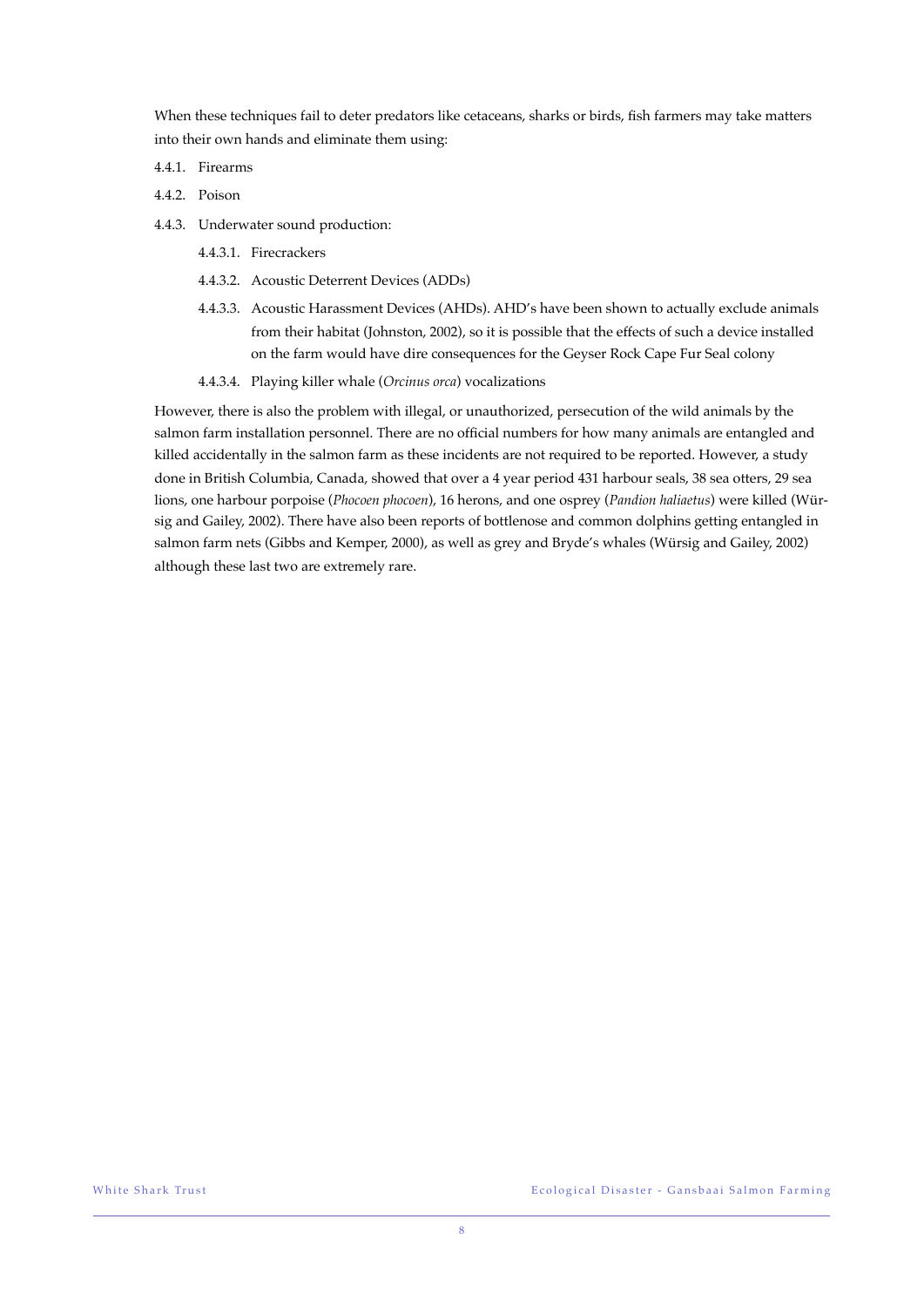### **Conclusion**

There is no doubt that there is going to be damage done to the nets and the farmed animals by the amount of predators that occur naturally in these water. This will lead to conflict between the local wildlife and aquaculturists. Sooner or later active persecution will commence, with or without permission, and this will take a serious toll on the local wildlife on which many people in Gansbaai depend. In 2004 the combined shark cage diving industry and the whale watching boats generated R 987,000,000 (\$ 168,573,867) in South Africa, and R 42,000,000 (\$ 7,173,356) for the Overstrand area alone (Spencer, personal communication). It seems slightly illogical to jeopardize such a vast local income in order to satisfy a foreign company!

Fish farming is a very lucrative business that has brought much needed work and money to many poor areas of the world. Unfortunately it is also currently extremely damaging to the environment and encourages the over-fishing that is seen all over the world. The area of Gansbaai, where the farm is located is already thriving and doing well due to the shark cage diving industry and the annual visits of the whales. It is a distinct possibility that these operations could be damaged by the installation of a salmon farm. Furthermore, the southern coast of continental Africa is well known for its great species diversity, which includes the Southern Right Whales, Jackass Penguins, and the largest known aggregation area for great white sharks. It seems a waste to jeopardize the local economy, but also the highly unique and diverse wildlife of the area over a project that is unnecessary, and also lacks the actual legal backing for its establishment: Environmental Impact Assessment.

One important criteria in favour of this new fish farming industry is obviously job creation, especially important in South Africa. The main question should be which industry creates more jobs, fishing or tourism? Tourism has been identified as one of the key driving forces for economic growth in South Africa, employing around half a million people and representing 7.1% of the GDP (R72.5 billion) in 2002 (*2003 Annual Tourism Report, South African Tourism Strategic Research Unit, April 2004*). The whole South African fishing industry is estimated to have generated less than one percent of the GDP in 2000 (R1.7 billion) and employs only around 130'000 people including primary and secondary sectors as well as aquaculture (*http://www.fao.org*). A Satour survey conducted in 2000, indicated that international tourists were attracted to come to South Africa for the wildlife (33%) and scenery (27%).

### **Main concerns**

- **Location of the fish farm;**
- **Choice of farmed fish;**
- **Direct and indirect adverse impact upon listed threatened species, listed protected species and listed migratory species (***e.g. great white sharks, cape fur seals, southern right whales, etc***);**
- **Chemical, medical and biological pollution;**
- **Salmon is a carnivorous species that require fish feed from other fisheries that are unsustainable;**
- **Risk for the local line fishery The main industry in Gansbaai is fishing;**
- **Risk for the local tourism industry Great white shark cage diving, shore- and boat-based whale watching companies, and associated tourism businesses (***accommodation and restaurants***);**
- **No business plan or EIA (***Environmental Impact Assessment***) documents available from the Overstrand Municipality, Dyer Island Fisheries or from Marine and Coastal Management;**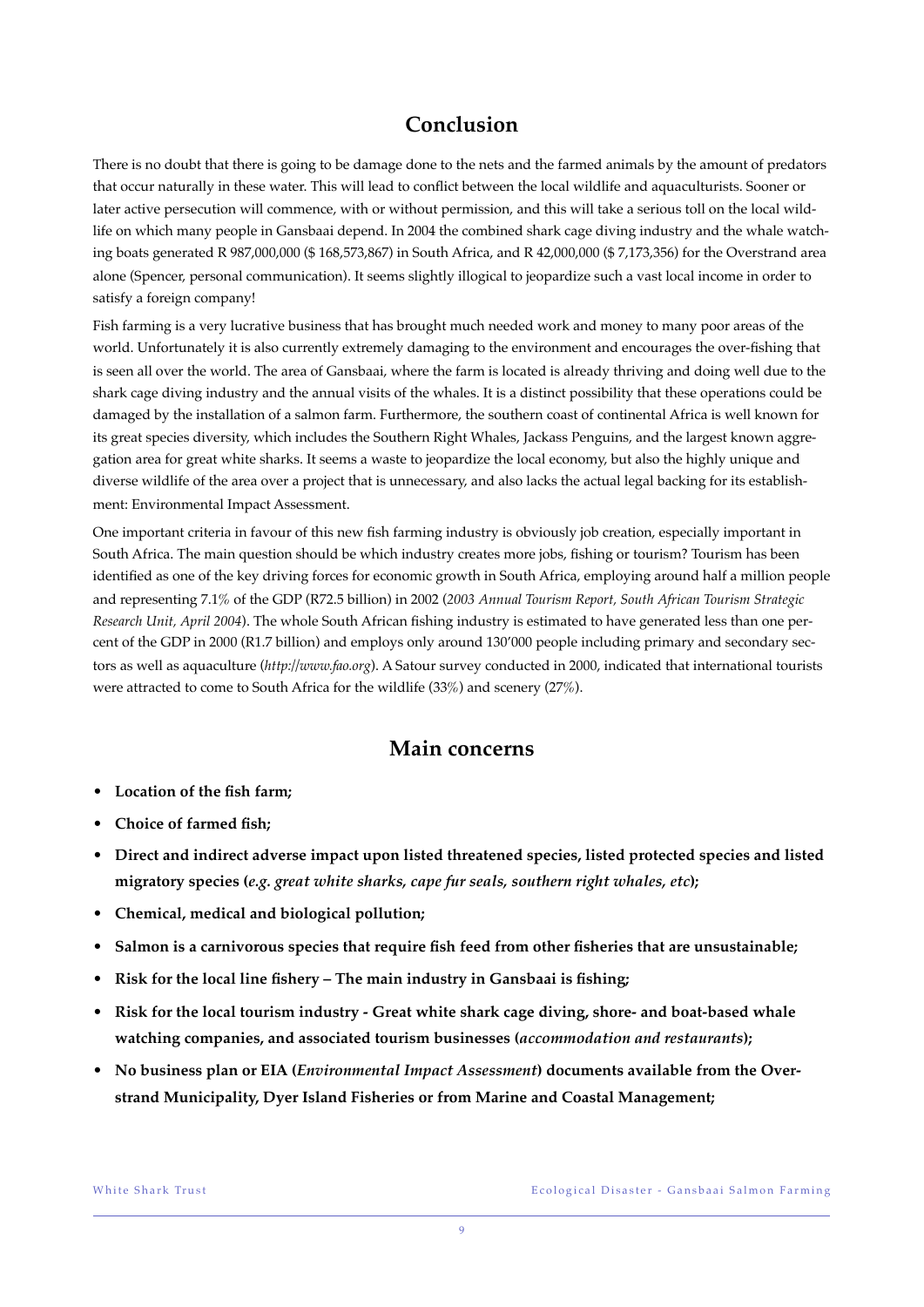### **Contacts**

Michael C. SCHOLL White Shark Trust / University of Cape Town 082 823 94 57 (mobile) 028 384 03 31 (office) MScholl@WhiteSharkTrust.org (eMail) MCScholl@Hermanus.co.za (eMail)

Craig SPENCER Head of Department Overstrand Nature Conservation CSpencer@Overstrand.gov.za (eMail)

Thomas P. PESCHAK Marine Biology Research Institute Department of Zoology University of Cape Town TPeschak@iAfrica.com (eMail)



White Shark Trust Trus t Ecological Disaster - Gansbaai Salmon Farming